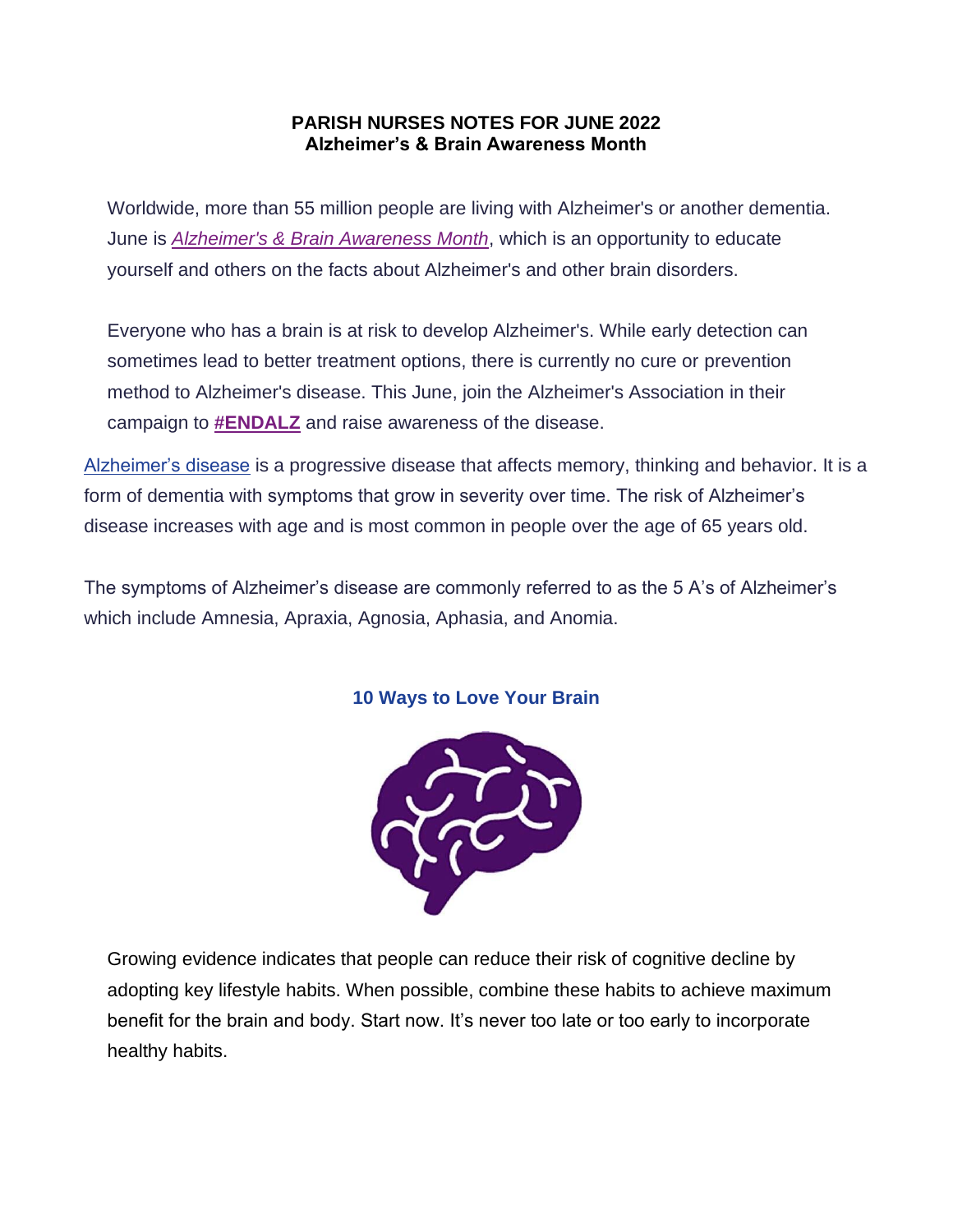- **Break a sweat** engage in regular cardiovascular exercise that elevates your heart rate and increases blood flow to the brain and body
- **Hit the books** formal education in any stage of life will help reduce your risk of cognitive decline and dementia. Example, take a class at a local Community College or community center
- **Butt out** (not wat you are thinking  $\odot$ ). Evidence shows that smoking increases risk of cognitive decline. Quitting smoking can reduce that risk to levels comparable to those that have not smoked
- **Follow your heart** -evidence shows that risk factors for cardiovascular disease and stroke- obesity, high blood pressure, and diabetes- negatively impact your cognitive health. Take care of your heart and your brain just might follow.
- **Heads up!** brain injury can raise your risk of cognitive decline and dementia. Wear a seat belt, use a helmet when playing contact sports or riding a bike and take steps to prevent falls
- **Fuel up right –** eat a healthy and balanced diet that is lower in fat and higher in vegetables and fruit to help reduce the risk of cognitive decline
- **Catch some Zzz's –** not getting enough sleep due to conditions like insomnia or sleep apnea may result in problems with memory and thinking
- **Take care of your mental health** some studies like a history of depression with increased risk of cognitive decline, so seek medial treatment if you have any symptoms of depression, anxiety, or other mental health concerns
- **Buddy Up** staying socially engaged may support brain health. Pursue social activities that are meaningful to you. Find ways to be part of your community, if you love animals" consider volunteering at a local animal shelter. If you enjoy singing, join a local choir i.e Church Choir with George), orr just share activities with friends and family
- **Stump yourself** challenge and activate your mind. Build a piece of furniture, complete a jigsaw puzzle, do something artistic, play games like bridge. Challenging your mind may have short and long-term benefits for your brain.